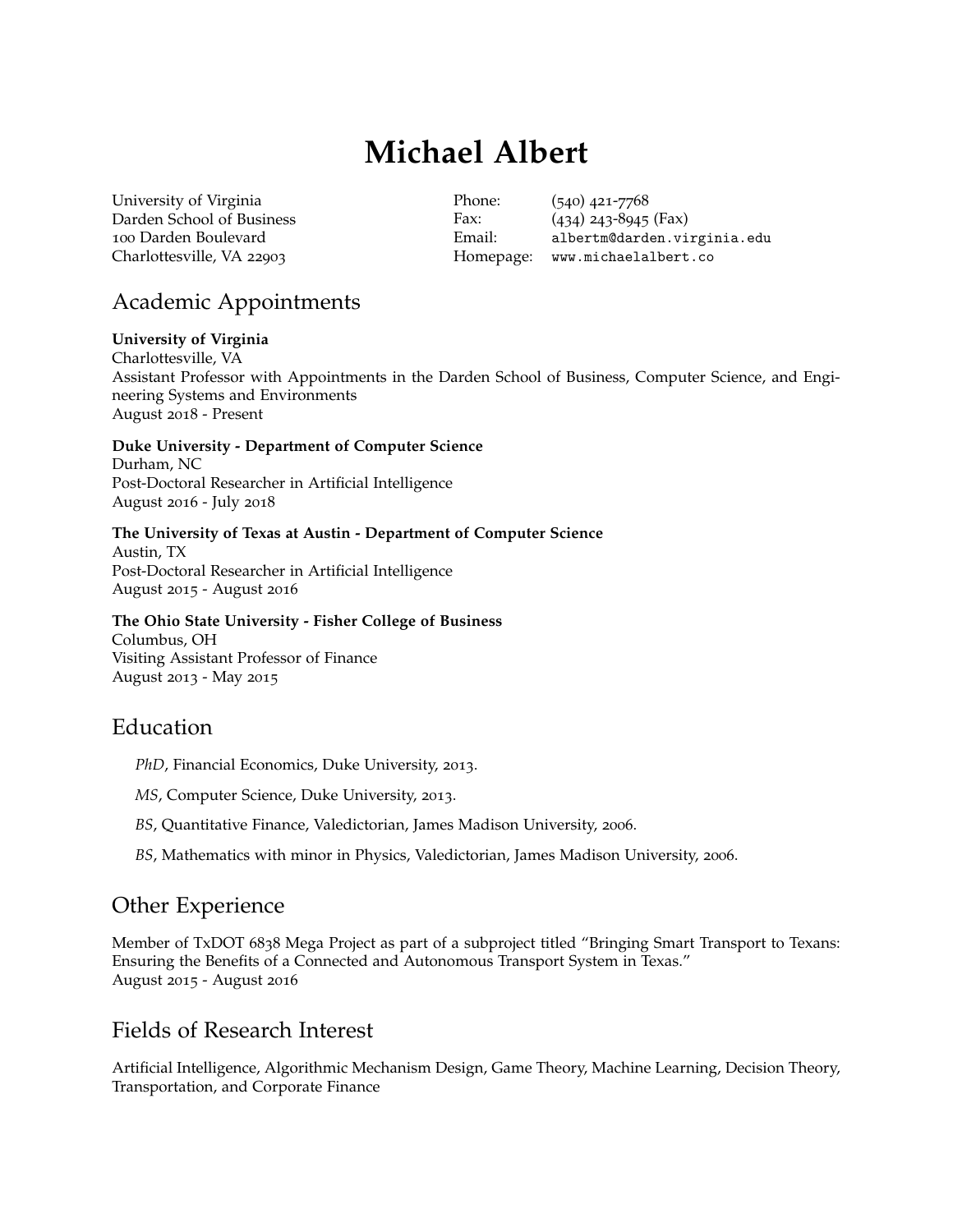### Publications

#### *Journal Articles*

Michael Albert, Vincent Conitzer, Giuseppe Lopomo, Peter Stone (2021) "Mechanism Design for Correlated Valuations: Efficient Methods for Revenue Maximization." Operations Research 70(1):562-584.

Michael Albert, Jason Fink, and Kristen Fink, "Adaptive Mesh Modeling and Barrier Option Pricing Under a Jump-Diffusion Process," *Journal of Financial Research*, 31, 381-408, 2008.

#### *Refereed Conference Papers with Published Proceedings*

Mathijs de Weerdt, Michael Albert, Vincent Conitzer, and Koos van der Linden, "Complexity of Scheduling Charge in the Smart Grid," *Proceedings of the Twenty-Seventh International Joint Conference on Artificial Intelligence (IJCAI-18)*, Stockholm, Sweden, 2018.

Guni Sharon, Michael Albert, Tarun Rambha, Stephen Boyles, and Peter Stone, "Traffic Optimization for a Mixture of Self-Interested and Compliant Agents." *Proceedings of the Thirty-Second AAAI Conference on Artificial Intelligence (AAAI-18)*, New Orleans, LA, USA, 2018.

Michael Albert, Vincent Conitzer, and Peter Stone. "Mechanism Design with Unknown Correlated Distributions: Can We Learn Optimal Mechanisms?" *Proceedings of the Sixteenth International Joint Conference on Autonomous Agents and Multi Agent Systems (AAMAS-17)*, Sao Paolo, Brazil, 2017.

Guni Sharon, Josiah Hanna, Tarun Rambha, Michael Levin, Michael Albert, Stephen Boyles and Peter Stone. "Real-time Adaptive Tolling Scheme for Optimized Social Welfare in Traffic Networks." *Proceedings of the Sixteenth International Joint Conference on Autonomous Agents and Multi Agent Systems (AAMAS-17)*, Sao Paolo, Brazil, 2017.

Michael Albert, Vincent Conitzer, and Peter Stone, "Automated Design of Robust Mechanisms." *Proceedings of the Thirty-First AAAI Conference on Artificial Intelligence (AAAI-17)*, San Francisco, CA, USA, 2017.

Josiah Hanna, Michael Albert, Peter Stone, and Donna Chen. "Minimum Cost Matching for Autonomous Carsharing." *Proceedings of the 9th IFAC Symposium on Intelligent Autnomous Vehicles (IAV-2016)*, Leipzig, Germany, 2016.

Michael Albert, Vincent Conitzer, and Giuseppe Lopomo, "Maximizing Revenue with Limited Correlation: The Cost of Ex-Post Incentive Compatibility." *Proceedings of the Thirtieth AAAI Conference on Artificial Intelligence (AAAI-16)*, Phoeniz, AZ, USA, 2016.

Michael Albert, Vincent Conitzer, and Giuseppe Lopomo, "Assessing the Robustness of Cremer-McLean with Automated Mechanism Design." *Proceedings of the Twenty-Ninth AAAI Conference on Artificial Intelligence (AAAI-15)*, Austin, TX, USA, 2015.

#### *Refereed Workshop Papers*

Guni Sharon, Josiah Hanna, Tarun Rambha, Michael Albert, Peter Stone, and Stephen D. Boyles, "Delta-Tolling: Adaptive Tolling for Optimizing Traffic Throughput," *Proceedings of the 9th International Workshop on Agents in Traffic and Transportation (ATT 2016)*, 2016.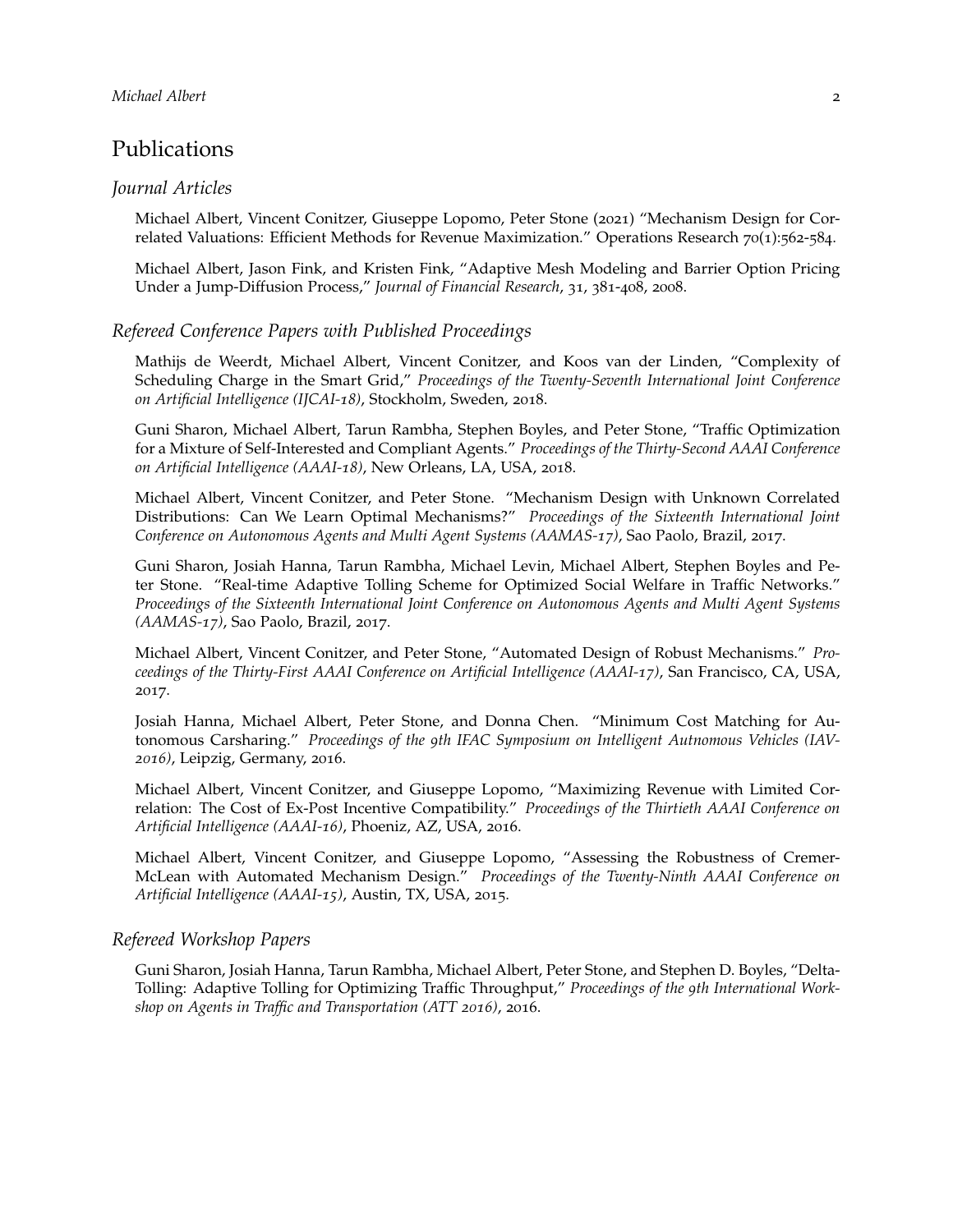#### *Working Papers*

Michael Albert and Minbiao Han, "Provably Correct Black Box Mechanism Design", Working Paper, 2020.

Michael Albert, Pengfei Zheng, Vincent Conitzer, and Benjamin Lee, "Minimum Revenue Socially Efficient Mechanisms Under Correlated Valuations", Working Paper, 2019.

Michael Albert, "Executive Compensation and Firm Leverage," Working Paper, 2014.

Michael Albert, "Financial Development, Intellectual Property Rights, and Growth," Working Paper, 2011.

#### *Technical Reports*

Kockelman, K., S. D. Boyles, P. Stone, D. Fagnant, R. Patel, M. W. Levin, G. Sharon, M. Simoni, M. Albert, H. Fritz, R. Hutchinson, P. Bansal, G. Domnenko, P. Bujanovic, B. Kim, E. Pourrahmani, S. Agrawal, T. Li, J. Hanna, A. Nichols, and J. Li. (2017) An Assessment of Autonomous Vehicles: Traffic Impacts and Infrastructure Needs — Final Report. Texas Department of Transportation report FHWA/TX-17/0-6847-1.

Kockelman, K., S. D. Boyles, P. Avery, C. Claudel, L. Loftus-Otway, D. Fagnant, P. Bansal, M. W. Levin, Y. Zhao, J. Liu, L. Clements, W. Wagner, D. Stewart, G. Sharon, M. Albert, P. Stone, J. Hanna, R. Patel, H. Fritz, T. Choudhary, T. Li, A. Nichols, K. Sharma, and M. Simoni. (2016) Bringing Smart Transport to Texans: Ensuring the Benefits of a Connected and Autonomous Transport System in Texas — Final Report. Texas Department of Transportation report FHWA/TX-16/0-6838-2.

### Invited Presentations

"Exploiting Correlation for Profit and Efficiency", Brown University, Department of Computer Science, Providence, RI, April 20, 2021.

### Conferences and Presentations

Mechanism Design with Unknown Correlated Distributions: Can We Learn Optimal Mechanisms?

Sixteenth International Joint Conference on Autonomous Agents and Multi Agent Systems (AAMAS-17), Sao Paolo, Brazil, May 10, 2017. (Oral Presentation)

Automated Design of Robust Mechanisms

Third Workshop on Algorithmic Game Theory and Data Science, Boston, MA, June 26, 2017. (Oral Presentation)

New York Computer Science and Economics Day (NYCE-17), New York, NY, May 19, 2017. (Poster Presentation)

Sixteenth International Joint Conference on Autonomous Agents and Multi Agent Systems (AAMAS-17), Sao Paolo, Brazil, May 10, 2017. (Poster Presentation)

Thirtieth AAAI Conference on Artificial Intelligence (AAAI-17), San Francisco, CA, February 7, 2017. (Oral Presentation)

Maximizing Revenue with Limited Correlation: The Cost of Ex-Post Incentive Compatibility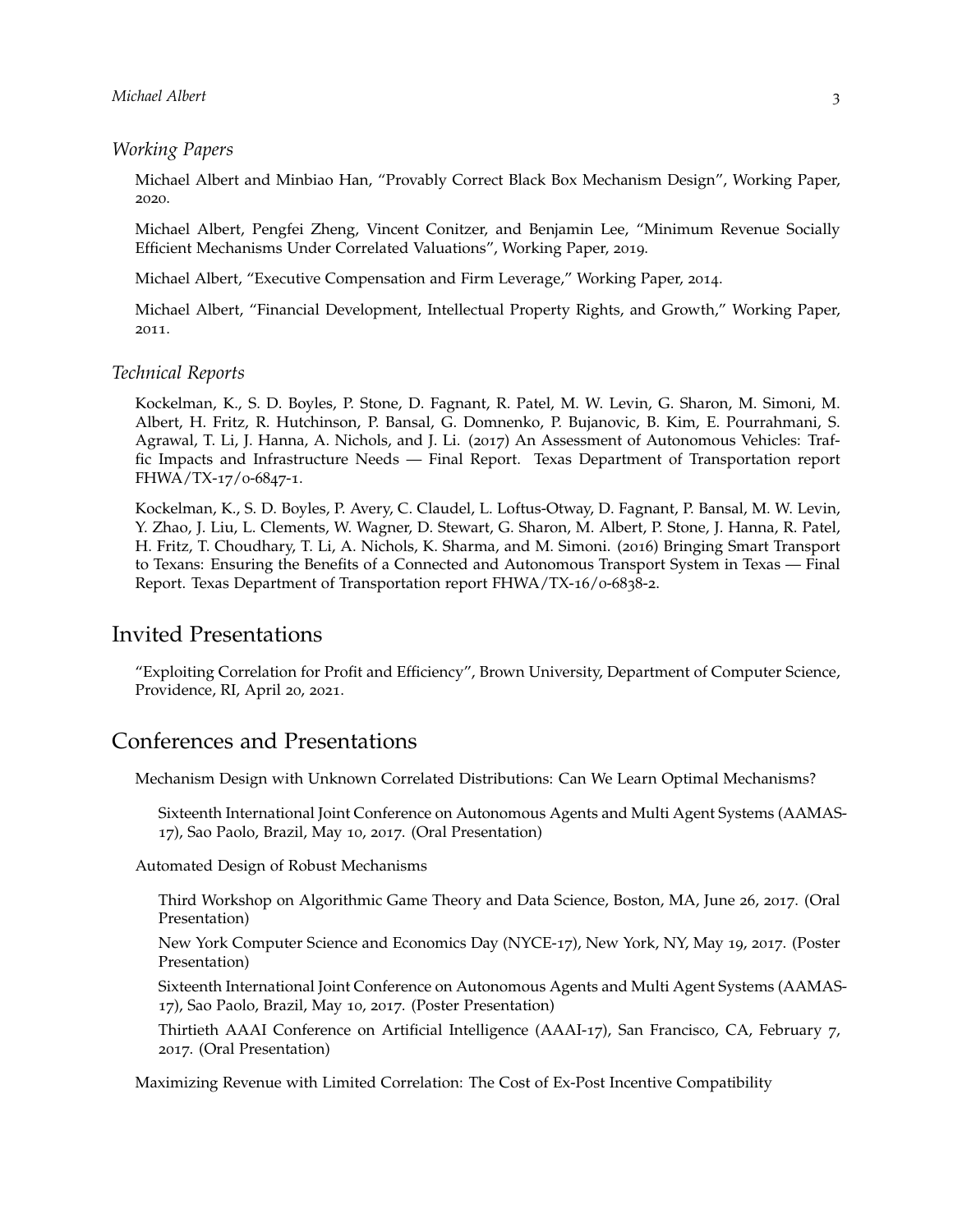Twenty-Ninth AAAI Conference on Artificial Intelligence (AAAI-16), Phoeniz, AZ, February 14, 2016. (Oral Presentation)

Assessing the Robustness of Cremer-McLean with Automated Mechanism Design

Twenty-Ninth AAAI Conference on Artificial Intelligence (AAAI-15), Austin, TX, January 29, 2015. (Oral Presentation)

Executive Compensation and Firm Leverage

Financial Management Association Annual Meeting, October 18, 2014. Multinational Finance Society Annual Meeting, June 29, 2014. European Financial Management Association Annual Meeting, June 25, 2014. The Ohio State University, November 6, 2013. Instituto Tecnológico Autónomo de México, February 5, 2013. University of Hawaii, January 15, 2013. Trans-Atlantic Doctoral Conference, London Business School, May 12, 2012.

Financial Development, Intellectual Property Rights, and Growth

Trans-Atlantic Doctoral Conference, London Business School, May 11, 2011.

Adaptive Mesh Modeling and Barrier Option Pricing

Financial Management Association, October 18, 2007.

### Awards and Honors

Nominated for the Outstanding Faculty Award - University of Virginia Darden School of Business 2021.

Batten Institute Research Grant - "Strictly Incentive Compatible Mechanism Design Using Deep Neural Networks" - Principle Investigator

3Cavaliers Grant - "Incentive Compatible Multi-Round Mechanism Design to Ensure Quality Data Generation from Users" - Principle Investigator

Duke University Graduate Fellowship 2007-2012.

James Madison University Faculty Award, top graduate of James Madison University 2006.

Outstanding Graduate in Mathematics, James Madison University, 2006.

Outstanding Graduate in Quantitative Finance, James Madison University, 2006.

Shelley Wheeler Scholarship in Quantitative Finance, Outstanding Junior in Quantitative Finance, 2005.

James Roberts Scholarship in Mathematics, Outstanding Junior in Mathematics, 2005.

Eagle Scout, 2000.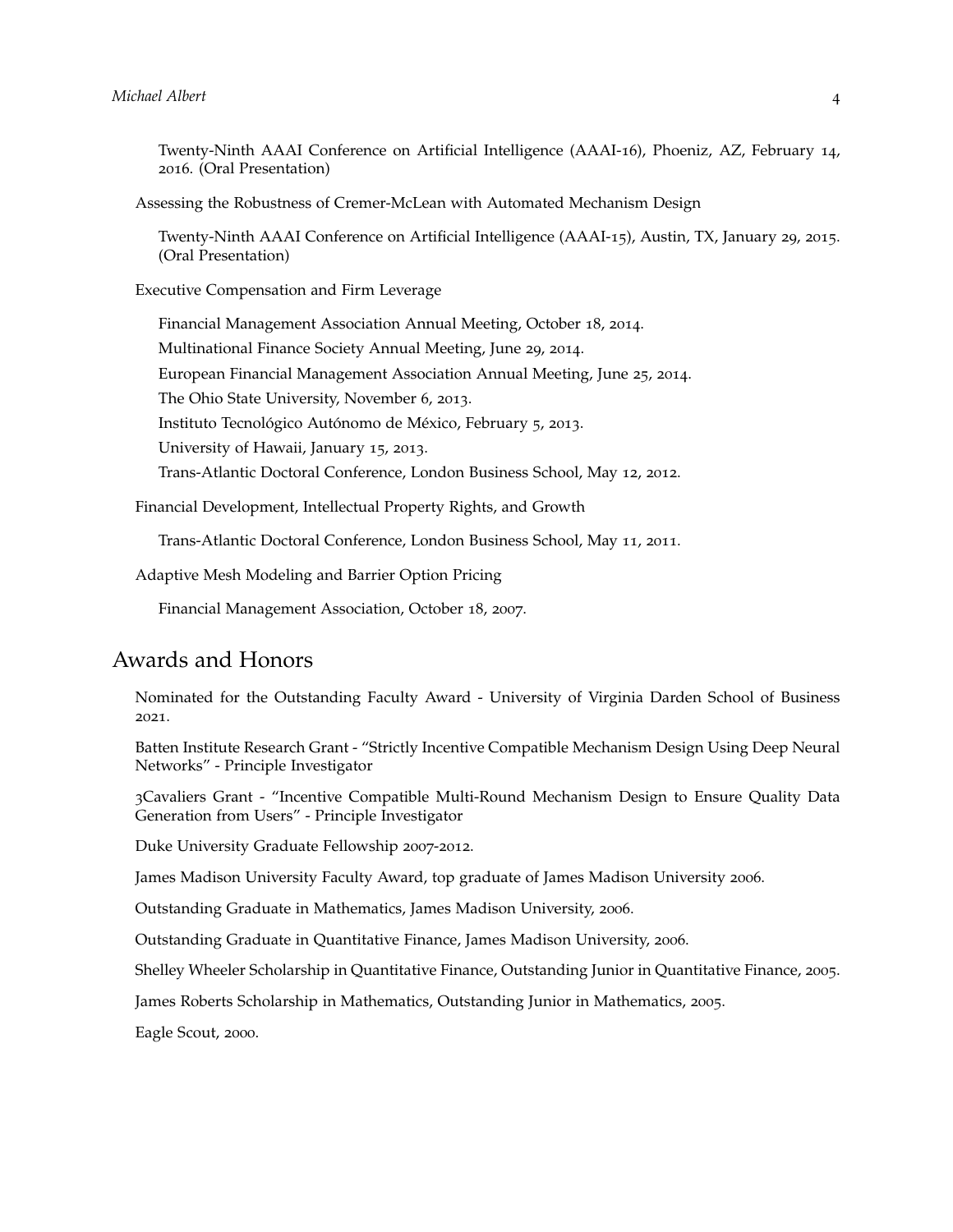# **Teaching**

#### **University of Virginia** (Instructor)

GBUS 8496: Data Science in Business, 2018 - Present

GBAC 7205: Data Analytics I, 2019 - Present

SYS 6018: Data Mining, 2019 - Present

#### **Duke University** (Instructor)

CPS 590.2 - Computation, Information, and Learning in Mechanism Design, 2017.

**The Ohio State University** (Instructor)

BUSFIN 4252 - International Finance for Undergraduates, 2013-2014.

BUSFIN 7250 - International Finance for MBAs, 2013-2014.

**Duke University** (Teaching Assistant)

Global Asset Allocation, MBA, Duke University, Professor: Doug Breeden, 2010.

Derivitaves, MBA, Duke University, Professor: Adriano Rampini, 2008-2012.

Advanced Corporate Finance, MBA, Duke University, Professor: S. Viswanathan, 2008-2012.

Foundations of Corporate Finance, MMS, Duke University, Professor: David Robinson, 2012.

Global Financial Management, MBA, Duke University, Professor: David Hsieh, 2008-2012

### Professional Service

Organized the Job Fair at the Thirty-Sixth Association for the Advancement of Artificial Intelligence Conference on Artificial Intelligence (AAAI22)

Program Committee Member: Thirty-Sixth Association for the Advancement of Artificial Intelligence Conference on Artificial Intelligence (AAAI22)

Program Committee Member: Thirtieth International Joint Conference on Artificial Intelligence (IJ- $CAI21$ 

Organized the Job Fair at the Thirty-Fifth Association for the Advancement of Artificial Intelligence Conference on Artificial Intelligence (AAAI21)

Program Committee Member: Thirty-Fifth Association for the Advancement of Artificial Intelligence Conference on Artificial Intelligence (AAAI21)

Program Committee Member: Twenty-ninth International Joint Conference on Artificial Intelligence (IJCAI20)

Organized the Job Fair at the Thirty-Fourth Association for the Advancement of Artificial Intelligence Conference on Artificial Intelligence (AAAI20)

Program Committee Member: Thirty-Fourth Association for the Advancement of Artificial Intelligence Conference on Artificial Intelligence (AAAI20)